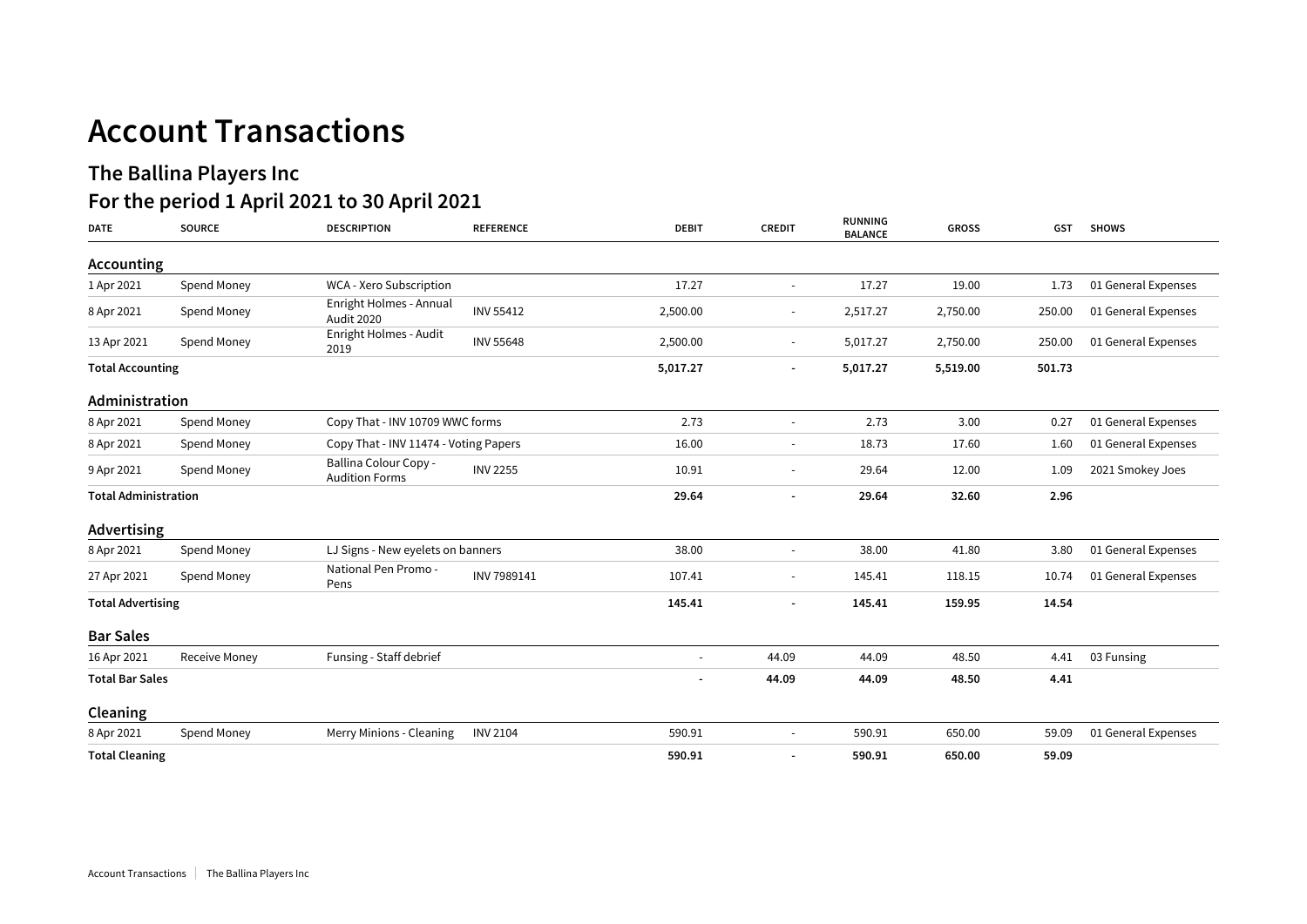| DATE                             | <b>SOURCE</b>                            | <b>DESCRIPTION</b>                                    | <b>REFERENCE</b> | <b>DEBIT</b> | <b>CREDIT</b>            | <b>RUNNING</b><br><b>BALANCE</b> | <b>GROSS</b> | GST            | <b>SHOWS</b>        |
|----------------------------------|------------------------------------------|-------------------------------------------------------|------------------|--------------|--------------------------|----------------------------------|--------------|----------------|---------------------|
| <b>Cost of Sales - Bar</b>       |                                          |                                                       |                  |              |                          |                                  |              |                |                     |
| 8 Apr 2021                       | Manual Journal                           | 2021 Bar Stocktake post<br>Girls Weekend - Stock sold | #1792            | 1,879.00     | $\blacksquare$           | 1,879.00                         | 2,066.90     | 187.90         | 2021 Girls Weekend  |
| 8 Apr 2021                       | Spend Money                              | Peter Harding - Ice                                   |                  | 8.64         | $\overline{\phantom{a}}$ | 1,887.64                         | 9.50         | 0.86           | 2021 Girls Weekend  |
| 8 Apr 2021                       | Spend Money                              | Peter Harding - Limes                                 |                  | 1.64         | $\overline{\phantom{a}}$ | 1,889.28                         | 1.64         |                | 2021 Girls Weekend  |
| 9 Apr 2021                       | Spend Money                              | Ballina Colour Copy - Bar<br>& Cafe menus             | <b>INV 2255</b>  | 14.55        | $\blacksquare$           | 1,903.83                         | 16.00        | 1.45           | 01 General Expenses |
| 18 Apr 2021                      | Manual Journal                           | 2021 Bar Stocktake post<br>Funsing - Stock sold       | #1780            | 30.75        | $\blacksquare$           | 1,934.58                         | 33.82        | 3.07           | 03 Funsing          |
| <b>Total Cost of Sales - Bar</b> |                                          |                                                       |                  | 1,934.58     | $\overline{\phantom{a}}$ | 1,934.58                         | 2,127.86     | 193.28         |                     |
|                                  | <b>Cost of Sales - Beverages</b>         |                                                       |                  |              |                          |                                  |              |                |                     |
| 8 Apr 2021                       | Spend Money                              | Peter Harding - Milk                                  |                  | 2.39         | $\blacksquare$           | 2.39                             | 2.39         |                | 2021 Girls Weekend  |
|                                  | <b>Total Cost of Sales - Beverages</b>   |                                                       |                  | 2.39         |                          | 2.39                             | 2.39         |                |                     |
|                                  | <b>Cost of Sales - Tickets</b>           |                                                       |                  |              |                          |                                  |              |                |                     |
| 9 Apr 2021                       | Spend Money                              | Just Funkin                                           |                  | 523.64       | $\overline{\phantom{a}}$ | 523.64                           | 576.00       | 52.36          | 2021 Girls Weekend  |
| 27 Apr 2021                      | Spend Money                              | Seat Adivsor - Contract<br>Shortfall                  | <b>INV 36497</b> | 441.75       | $\blacksquare$           | 965.39                           | 485.93       | 44.18          | 01 General Expenses |
|                                  | <b>Total Cost of Sales - Tickets</b>     |                                                       |                  | 965.39       | $\overline{\phantom{a}}$ | 965.39                           | 1,061.93     | 96.54          |                     |
| <b>Decorations</b>               |                                          |                                                       |                  |              |                          |                                  |              |                |                     |
| 9 Apr 2021                       | Spend Money                              | Ballina Colour Copy -<br><b>Foyer Posters</b>         | <b>INV 2255</b>  | 13.64        |                          | 13.64                            | 15.00        | 1.36           | 2021 Girls Weekend  |
| 27 Apr 2021                      | Spend Money                              | Slimline Warehouse -<br>Frames for auditorium         | INV 364648       | 326.08       |                          | 339.72                           | 358.69       | 32.61          | 01 General Expenses |
| <b>Total Decorations</b>         |                                          |                                                       |                  | 339.72       | $\overline{\phantom{a}}$ | 339.72                           | 373.69       | 33.97          |                     |
| <b>Electricity</b>               |                                          |                                                       |                  |              |                          |                                  |              |                |                     |
| 8 Apr 2021                       | Spend Money                              | Origin Energy                                         |                  | 1,682.92     | $\blacksquare$           | 1,682.92                         | 1,851.21     | 168.29         | 01 General Expenses |
| <b>Total Electricity</b>         |                                          |                                                       |                  | 1,682.92     | ÷                        | 1,682.92                         | 1,851.21     | 168.29         |                     |
|                                  | <b>Furniture &amp; Equipment at Cost</b> |                                                       |                  |              |                          |                                  |              |                |                     |
| <b>Opening Balance</b>           |                                          |                                                       |                  | 114,058.25   | $\overline{\phantom{a}}$ | 114,058.25                       |              | $\blacksquare$ |                     |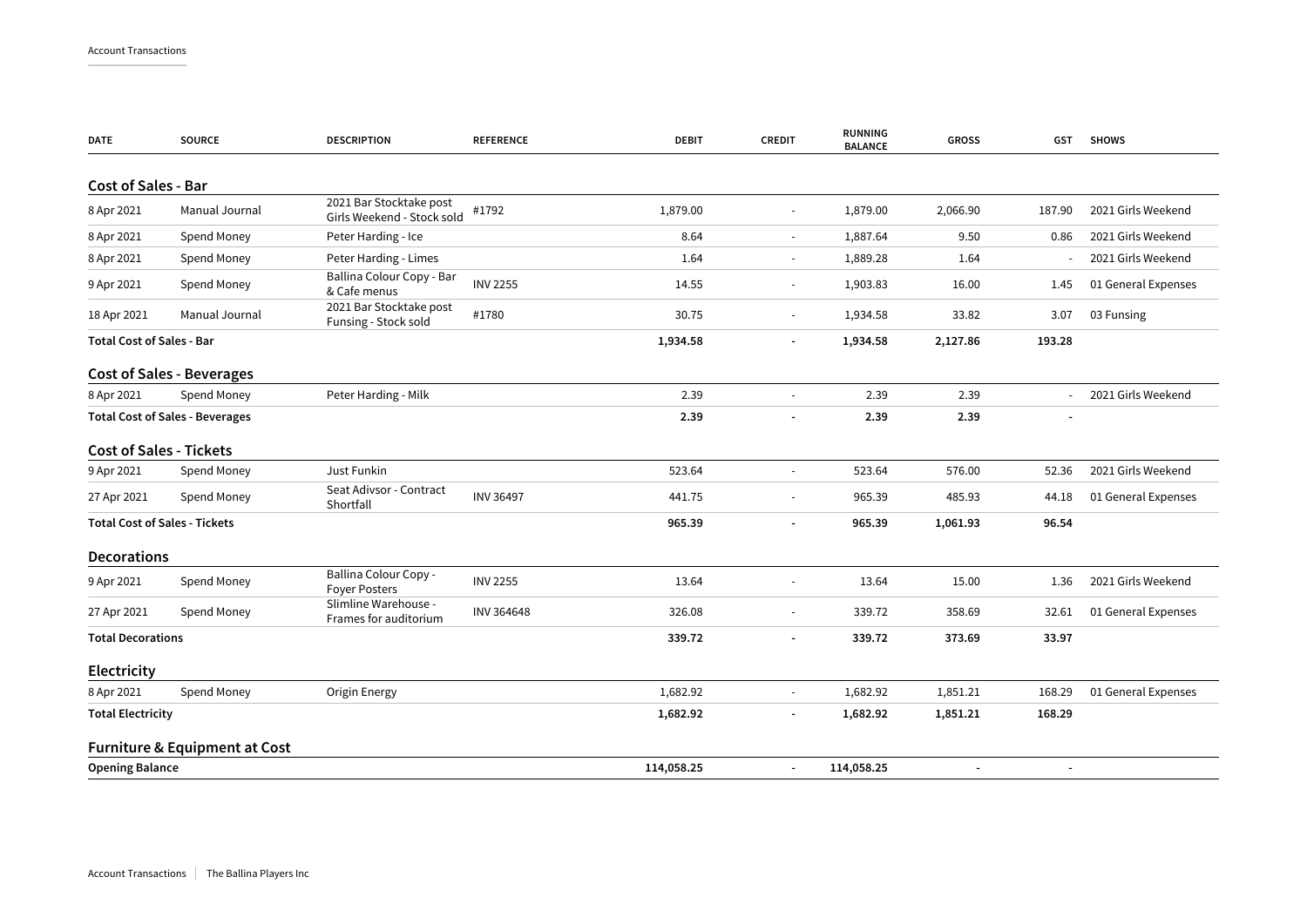| <b>DATE</b>                  | <b>SOURCE</b>                       | <b>DESCRIPTION</b>                                               | <b>REFERENCE</b>  | <b>DEBIT</b>             | <b>CREDIT</b>            | RUNNING<br><b>BALANCE</b> | <b>GROSS</b>   | GST      | <b>SHOWS</b>        |
|------------------------------|-------------------------------------|------------------------------------------------------------------|-------------------|--------------------------|--------------------------|---------------------------|----------------|----------|---------------------|
|                              |                                     |                                                                  |                   |                          |                          |                           |                |          |                     |
| 19 Apr 2021                  | Spend Money                         | Buy Direct Online -<br>Auditorium table                          | <b>INV 150173</b> | 238.15                   | $\blacksquare$           | 114,296.40                | 261.97         | 23.82    | 01 General Expenses |
| 21 Apr 2021                  | Receive Money                       | Buy Direct Online - Refund<br>for table difference               | INV 150173        | ÷.                       | 15.45                    | 114,280.95                | (17.00)        | (1.55)   | 01 General Expenses |
|                              | Total Furniture & Equipment at Cost |                                                                  |                   | 238.15                   | 15.45                    | 114,280.95                | 244.97         | 22.27    |                     |
| <b>Closing Balance</b>       |                                     |                                                                  |                   | 114,280.95               | $\blacksquare$           | 114,280.95                | $\blacksquare$ | ÷,       |                     |
| <b>Grants Revenue</b>        |                                     |                                                                  |                   |                          |                          |                           |                |          |                     |
| 23 Apr 2021                  | <b>Receive Money</b>                | Department of Regional<br>NSW - Grant Balance                    | 6000002559        | $\overline{\phantom{a}}$ | 27,730.60                | 27,730.60                 | 30,503.66      | 2,773.06 | 01 General Expenses |
| <b>Total Grants Revenue</b>  |                                     |                                                                  |                   |                          | 27,730.60                | 27,730.60                 | 30,503.66      | 2,773.06 |                     |
| <b>Insurances</b>            |                                     |                                                                  |                   |                          |                          |                           |                |          |                     |
| 27 Apr 2021                  | Spend Money                         | Australian Insurance<br>Solutions - Public Liability             | <b>INV 77984</b>  | 1,095.00                 |                          | 1,095.00                  | 1,204.50       | 109.50   | 01 General Expenses |
| 27 Apr 2021                  | Spend Money                         | Australian Insurance<br><b>Solutions - Business</b><br>Insurance | <b>INV 77951</b>  | 1,606.59                 | $\blacksquare$           | 2,701.59                  | 1,767.25       | 160.66   | 01 General Expenses |
| 27 Apr 2021                  | Spend Money                         | Australian Insurance<br>Solutions - Voluntary<br>Workers         | <b>INV 77604</b>  | 739.72                   | $\overline{\phantom{a}}$ | 3,441.31                  | 813.69         | 73.97    | 01 General Expenses |
| <b>Total Insurances</b>      |                                     |                                                                  |                   | 3,441.31                 | $\overline{\phantom{a}}$ | 3,441.31                  | 3,785.44       | 344.13   |                     |
| <b>License Fees</b>          |                                     |                                                                  |                   |                          |                          |                           |                |          |                     |
| 8 Apr 2021                   | Spend Money                         | Liquor & Gaming - Annual license fee                             |                   | 81.09                    | $\sim$                   | 81.09                     | 89.20          | 8.11     | 01 General Expenses |
| 8 Apr 2021                   | Spend Money                         | One Music - Gold Package incidental music                        |                   | 164.09                   | $\sim$                   | 245.18                    | 180.50         | 16.41    | 01 General Expenses |
| <b>Total License Fees</b>    |                                     |                                                                  |                   | 245.18                   | $\blacksquare$           | 245.18                    | 269.70         | 24.52    |                     |
| <b>Membership Fees</b>       |                                     |                                                                  |                   |                          |                          |                           |                |          |                     |
| 8 Apr 2021                   | Receive Money                       | Flexipay - Membership                                            |                   | ÷,                       | 27.27                    | 27.27                     | 30.00          | 2.73     | 01 General Expenses |
| 12 Apr 2021                  | <b>Receive Money</b>                | Andrew Adams - 2021 App fee and membership                       |                   |                          | 18.18                    | 45.45                     | 20.00          | 1.82     | 01 General Expenses |
| 28 Apr 2021                  | <b>Receive Money</b>                | Rachel Moane - 2021 membership, app fee to come                  |                   |                          | 9.09                     | 54.54                     | 10.00          | 0.91     | 01 General Expenses |
| <b>Total Membership Fees</b> |                                     |                                                                  |                   |                          | 54.54                    | 54.54                     | 60.00          | 5.46     |                     |
| <b>Merchant Facility</b>     |                                     |                                                                  |                   |                          |                          |                           |                |          |                     |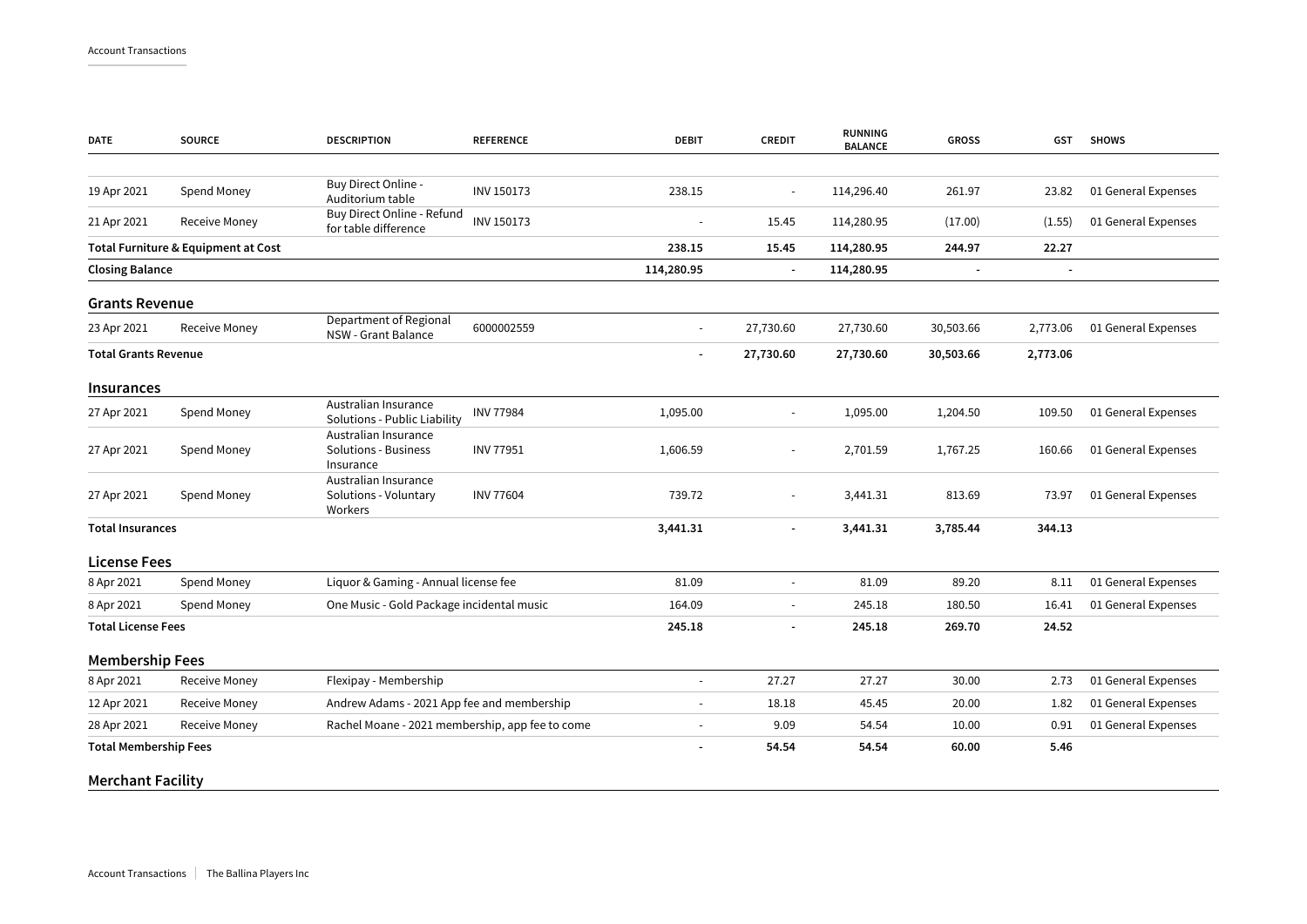| <b>DATE</b>                       | <b>SOURCE</b>  | <b>DESCRIPTION</b>                                     | <b>REFERENCE</b> | <b>DEBIT</b> | <b>CREDIT</b>            | <b>RUNNING</b><br><b>BALANCE</b> | <b>GROSS</b> | GST    | <b>SHOWS</b>        |
|-----------------------------------|----------------|--------------------------------------------------------|------------------|--------------|--------------------------|----------------------------------|--------------|--------|---------------------|
|                                   |                |                                                        |                  |              |                          |                                  |              |        |                     |
| 1 Apr 2021                        | Spend Money    | <b>NAB</b>                                             |                  | 26.36        | $\blacksquare$           | 26.36                            | 29.00        | 2.64   | 01 General Expenses |
| 1 Apr 2021                        | Spend Money    | <b>NAB</b>                                             |                  | 87.98        | $\blacksquare$           | 114.34                           | 96.78        | 8.80   | 01 General Expenses |
| 30 Apr 2021                       | Spend Money    | <b>NAB</b>                                             |                  | 55.23        | $\blacksquare$           | 169.57                           | 60.75        | 5.52   | 01 General Expenses |
| 30 Apr 2021                       | Spend Money    | <b>NAB</b>                                             |                  | 26.36        | $\sim$                   | 195.93                           | 29.00        | 2.64   | 01 General Expenses |
| <b>Total Merchant Facility</b>    |                |                                                        |                  | 195.93       | ٠                        | 195.93                           | 215.53       | 19.60  |                     |
| <b>Office Supplies</b>            |                |                                                        |                  |              |                          |                                  |              |        |                     |
| 27 Apr 2021                       | Spend Money    | Peter Harding - Ink                                    |                  | 71.59        |                          | 71.59                            | 78.75        | 7.16   | 01 General Expenses |
| <b>Total Office Supplies</b>      |                |                                                        |                  | 71.59        |                          | 71.59                            | 78.75        | 7.16   |                     |
| Postage                           |                |                                                        |                  |              |                          |                                  |              |        |                     |
| 8 Apr 2021                        | Spend Money    | Peter Harding - Stamps                                 |                  | 10.00        | ä,                       | 10.00                            | 11.00        | 1.00   | 01 General Expenses |
| <b>Total Postage</b>              |                |                                                        |                  | 10.00        | $\overline{\phantom{a}}$ | 10.00                            | 11.00        | 1.00   |                     |
| Posters & Flyers                  |                |                                                        |                  |              |                          |                                  |              |        |                     |
| 9 Apr 2021                        | Spend Money    | Ballina Colour Copy -<br>Posters                       | <b>INV 2255</b>  | 227.27       | $\bar{a}$                | 227.27                           | 250.00       | 22.73  | 2021 Girls Weekend  |
| <b>Total Posters &amp; Flyers</b> |                |                                                        |                  | 227.27       | ÷,                       | 227.27                           | 250.00       | 22.73  |                     |
| Programs                          |                |                                                        |                  |              |                          |                                  |              |        |                     |
| 9 Apr 2021                        | Spend Money    | Ballina Colour Copy -<br>Programs                      | <b>INV 2255</b>  | 454.55       | $\blacksquare$           | 454.55                           | 500.00       | 45.45  | 2021 Girls Weekend  |
| 13 Apr 2021                       | Spend Money    | Ballina Colour Copy -<br>Programs                      | <b>INV 2245</b>  | 545.45       | ÷,                       | 1,000.00                         | 600.00       | 54.55  | 2020 Downtown       |
| <b>Total Programs</b>             |                |                                                        |                  | 1,000.00     | ٠                        | 1,000.00                         | 1,100.00     | 100.00 |                     |
| <b>Properties</b>                 |                |                                                        |                  |              |                          |                                  |              |        |                     |
| 13 Apr 2021                       | Spend Money    | Ballina Colour Copy -<br><b>Book Covers</b>            | <b>INV 2245</b>  | 14.55        |                          | 14.55                            | 16.00        | 1.45   | 2020 Downtown       |
| <b>Total Properties</b>           |                |                                                        |                  | 14.55        | $\overline{\phantom{a}}$ | 14.55                            | 16.00        | 1.45   |                     |
| <b>Raffle Prizes</b>              |                |                                                        |                  |              |                          |                                  |              |        |                     |
| 8 Apr 2021                        | Manual Journal | 2021 Girls Weekend Raffle<br>Prizes Adjustments wine - | #1790            | 49.31        |                          | 49.31                            | 54.24        | 4.93   | 2021 Girls Weekend  |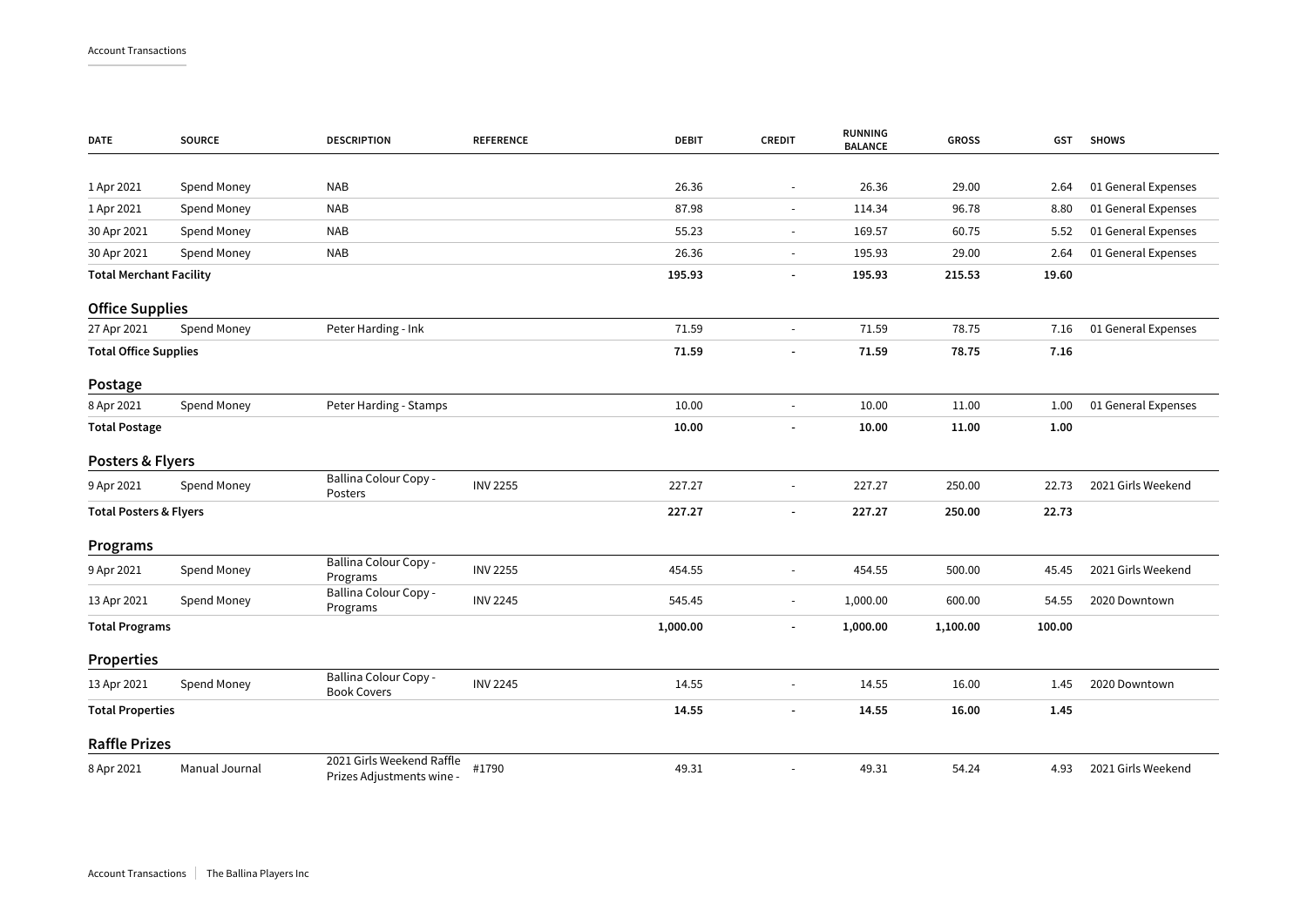| <b>DATE</b>                          | <b>SOURCE</b>                        | <b>DESCRIPTION</b>                                               | <b>REFERENCE</b> | <b>DEBIT</b>             | <b>CREDIT</b>            | <b>RUNNING</b><br><b>BALANCE</b> | <b>GROSS</b> | <b>GST</b> | <b>SHOWS</b>                |
|--------------------------------------|--------------------------------------|------------------------------------------------------------------|------------------|--------------------------|--------------------------|----------------------------------|--------------|------------|-----------------------------|
|                                      |                                      | 8 Bottles of Wine @ \$6.78<br>each                               |                  |                          |                          |                                  |              |            |                             |
| <b>Total Raffle Prizes</b>           |                                      |                                                                  |                  | 49.31                    | $\blacksquare$           | 49.31                            | 54.24        | 4.93       |                             |
| <b>Rent Received</b>                 |                                      |                                                                  |                  |                          |                          |                                  |              |            |                             |
| 14 Apr 2021                          | Receive Money                        | Funsing - Deposit for April<br>Workshop                          | INV 20211002     | ä,                       | 209.09                   | 209.09                           | 230.00       | 20.91      | 03 Funsing                  |
| 19 Apr 2021                          | Receive Money                        | Funsing - April Workshop<br>balance                              | INV 20211002     | $\blacksquare$           | 818.18                   | 1,027.27                         | 900.00       | 81.82      | 03 Funsing                  |
| <b>Total Rent Received</b>           |                                      |                                                                  |                  | $\overline{\phantom{a}}$ | 1,027.27                 | 1,027.27                         | 1,130.00     | 102.73     |                             |
|                                      | <b>Repairs and Maintenance</b>       |                                                                  |                  |                          |                          |                                  |              |            |                             |
| 8 Apr 2021                           | Spend Money                          | Anjon Electrical & Fire -<br>Replace Exit and<br>emergency light | <b>INV 6237</b>  | 890.00                   |                          | 890.00                           | 979.00       | 89.00      | 01 General Expenses         |
| <b>Total Repairs and Maintenance</b> |                                      |                                                                  | 890.00           |                          | 890.00                   | 979.00                           | 89.00        |            |                             |
|                                      | Replacements/Minor Equip purch       |                                                                  |                  |                          |                          |                                  |              |            |                             |
| 14 Apr 2021                          | Spend Money                          | AV Media Systems -<br>Projector bracket                          | INV 135046       | 298.00                   | $\overline{\phantom{a}}$ | 298.00                           | 327.80       | 29.80      | 01 General Expenses         |
| 27 Apr 2021                          | Spend Money                          | Peter Harding - 30m HDMI Cable for projector                     |                  | 126.36                   | $\sim$                   | 424.36                           | 139.00       | 12.64      | 01 General Expenses         |
|                                      | Total Replacements/Minor Equip purch |                                                                  |                  | 424.36                   |                          | 424.36                           | 466.80       | 42.44      |                             |
| <b>Royalties</b>                     |                                      |                                                                  |                  |                          |                          |                                  |              |            |                             |
| 9 Apr 2021                           | Spend Money                          | Origin Theatrical -<br>Additional performance                    | <b>INV 97971</b> | 40.00                    |                          | 40.00                            | 44.00        | 4.00       | 2021 Girls Weekend          |
| <b>Total Royalties</b>               |                                      |                                                                  |                  | 40.00                    |                          | 40.00                            | 44.00        | 4.00       |                             |
| <b>Scripts</b>                       |                                      |                                                                  |                  |                          |                          |                                  |              |            |                             |
| 8 Apr 2021                           | Spend Money                          | Copy That - INV 9562                                             |                  | 38.04                    |                          | 38.04                            | 41.84        | 3.80       | 2019 Pirates of<br>Penzance |
| 9 Apr 2021                           | Spend Money                          | Ballina Colour Copy -<br>Script                                  | <b>INV 2255</b>  | 22.73                    |                          | 60.77                            | 25.00        | 2.27       | 2021 Girls Weekend          |
| 9 Apr 2021                           | Spend Money                          | Ballina Colour Copy -<br>Scripts                                 | <b>INV 2255</b>  | 545.45                   |                          | 606.22                           | 600.00       | 54.55      | 2021 Smokey Joes            |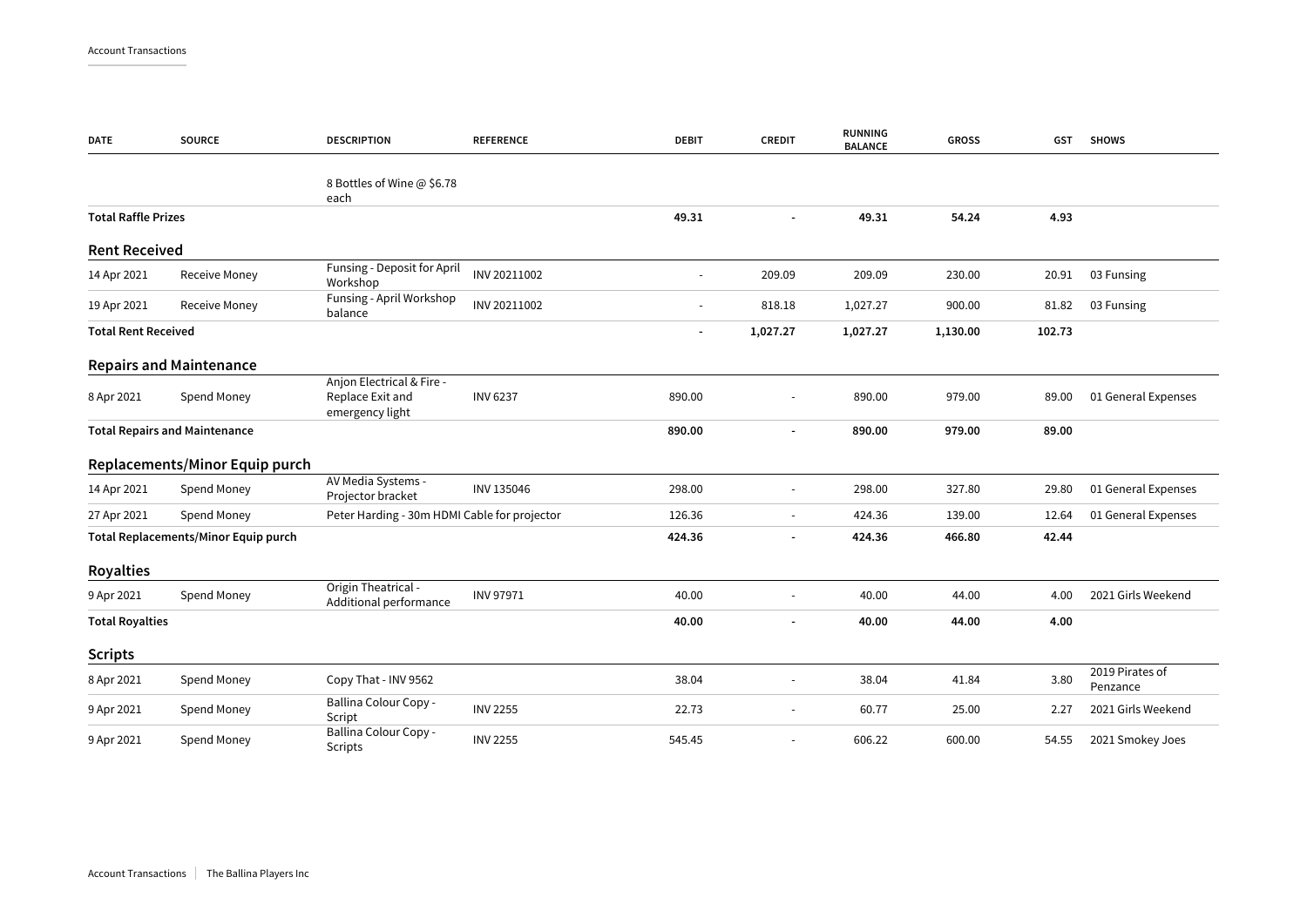| Spend Money                      | Ballina Colour Copy -<br>Scripts                                                             | <b>INV 2245</b>  | 136.36         |                          | 742.58   | 150.00                   | 13.64                    | 2020 Downtown       |
|----------------------------------|----------------------------------------------------------------------------------------------|------------------|----------------|--------------------------|----------|--------------------------|--------------------------|---------------------|
|                                  |                                                                                              |                  | 742.58         | $\overline{\phantom{a}}$ | 742.58   | 816.84                   | 74.26                    |                     |
|                                  |                                                                                              |                  |                |                          |          |                          |                          |                     |
| Spend Money                      | Cav Security - Quarterly<br>Monitoring                                                       | <b>INV 48742</b> | 39.00          | $\mathbf{r}$             | 39.00    | 42.90                    | 3.90                     | 01 General Expenses |
|                                  |                                                                                              |                  | 39.00          |                          | 39.00    | 42.90                    | 3.90                     |                     |
| <b>Set Construction</b>          |                                                                                              |                  |                |                          |          |                          |                          |                     |
| Spend Money                      | Bunnings - stage paint etc                                                                   |                  | 53.17          | $\blacksquare$           | 53.17    | 58.49                    | 5.32                     | 01 General Expenses |
| Spend Money                      | <b>Bunnings - Set</b>                                                                        |                  | 65.02          | $\blacksquare$           | 118.19   | 71.52                    | 6.50                     | 2021 Girls Weekend  |
| <b>Total Set Construction</b>    |                                                                                              |                  | 118.19         |                          | 118.19   | 130.01                   | 11.82                    |                     |
| <b>Sound Expenses</b>            |                                                                                              |                  |                |                          |          |                          |                          |                     |
| Spend Money                      | Peter Harding - Batteries                                                                    |                  | 9.09           | $\sim$                   | 9.09     | 10.00                    | 0.91                     | 01 General Expenses |
| <b>Total Sound Expenses</b>      |                                                                                              |                  | 9.09           |                          | 9.09     | 10.00                    | 0.91                     |                     |
| <b>Stock on hand - Bar</b>       |                                                                                              |                  |                |                          |          |                          |                          |                     |
|                                  |                                                                                              |                  | 4,145.61       | ÷,                       | 4,145.61 | $\blacksquare$           | $\blacksquare$           |                     |
| Manual Journal                   | 2021 Girls Weekend Raffle<br>Prizes Adjustments wine -<br>8 Bottles of Wine @ \$6.78<br>each | #1790            | ÷,             | 49.31                    | 4,096.30 | (54.24)                  | (4.93)                   |                     |
| Manual Journal                   | 2021 Bar Stocktake post<br>Girls Weekend - Stock sold                                        | #1792            | L,             | 1,879.00                 | 2,217.30 | (2,066.90)               | (187.90)                 |                     |
| Spend Money                      | Peter Harding - Juice                                                                        |                  | 18.35          | $\blacksquare$           | 2,235.65 | 18.35                    |                          | 01 General Expenses |
| Spend Money                      | Peter Harding - Bar stock                                                                    |                  | 171.54         |                          | 2,407.19 | 188.69                   | 17.15                    | 01 General Expenses |
| Manual Journal                   | 2021 Bar Stocktake post<br>Funsing - Stock sold                                              | #1780            | $\overline{a}$ | 30.75                    | 2,376.44 | (33.82)                  | (3.07)                   |                     |
| <b>Total Stock on hand - Bar</b> |                                                                                              |                  | 189.89         | 1,959.06                 | 2,376.44 | (1,947.92)               | (178.75)                 |                     |
| <b>Closing Balance</b>           |                                                                                              |                  | 2,376.44       | $\overline{a}$           | 2,376.44 | $\overline{\phantom{a}}$ | $\overline{\phantom{a}}$ |                     |
|                                  |                                                                                              |                  |                |                          |          |                          |                          |                     |